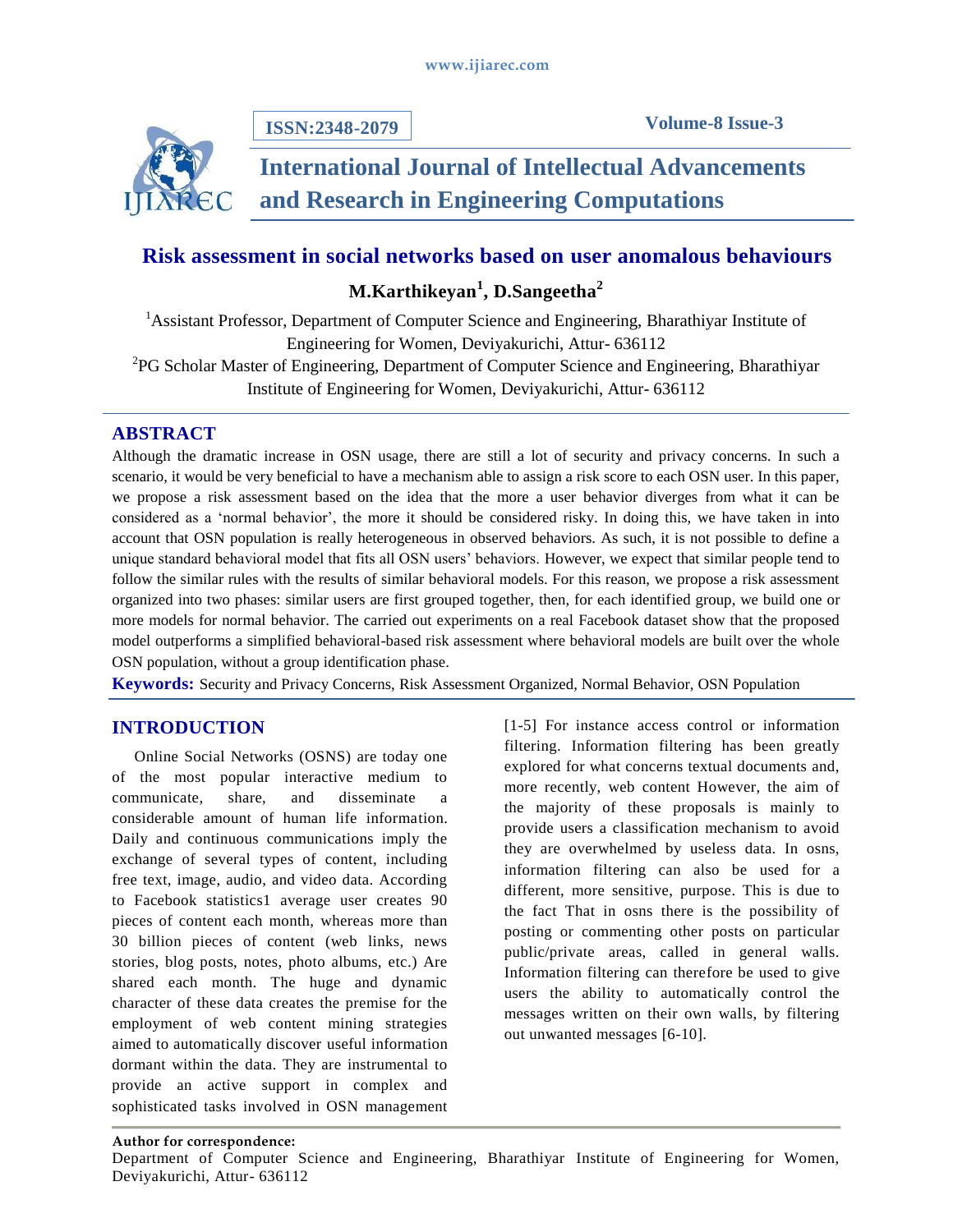# **RELATED WORK**

The main contribution of this paper is the design of a system providing customizable content-based message filtering for OSNs, based on ML techniques. As we have pointed out in the introduction, to the best of our knowledge, we are the first proposing such kind of application for OSNs. However, our work has relationships both with the state of the art in content-based filtering, as well as with the field of policy-based personalization for OSNs and, more in general, web contents. Therefore, in what follows, we survey the literature in both these fields.

### **LITERATURE SURVEY**

# **Cuneyt GurcanAkcora, Barbara Carminati, and Elena Ferrari**

Several efforts have been made for more privacy aware Online Social Networks (OSNs) to protect personal data against various privacy threats. However, despite the relevance of these proposals, we believe there is still the lack of a conceptual model on top of which privacy tools have to be designed. Central to this model should be the concept of risk. Therefore, in this paper, we propose a risk measure for OSNs. The aim is to associate a risk level with social network users in order to provide other users with a measure of how much it might be risky, in terms of disclosure of private information, to have interactions with them. We compute risk levels based on similarity and benefit measures, by also taking into account the user risk attitudes. In particular, we adopt an active learning approach for risk estimation,

# **Todd K Moon. The expectation-maximization algorithm**

A common task in signal processing is the estimation of the parameters of a probability distribution function. Perhaps the most frequently encountered estimation problem is the estimation of the mean of a signal in noise. In many parameter estimation problems the situation is more complicated because direct access to the data necessary to estimate the parameters is impossible, or some of the data are missing. Such difficulties arise when an outcome is a result of an

accumulation of simpler outcomes, or when outcomes are clumped together, for example, in a binning or histogram operation. There may also be data dropouts or clustering in such a way that the number of underlying data points is unknown (censoring and/or truncation).

# **PROPOSED SYSTEM**

The aim of the present work is therefore to propose and experimentally evaluate an automated system, called Filtered Wall (FW), able to filter unwanted messages from OSN user walls. We exploit Machine Learning (ML) text categorization techniques to automatically assign with each short text message a set of categories based on its content.

The major efforts in building a robust short text classifier are concentrated in the extraction and selection of a set of characterizing and discriminate features. The solutions investigated in this project are an extension of those adopted in a previous work by us from whom we inherit the learning model and the elicitation procedure for generating pre-classified data.

The original set of features, derived from endogenous properties of short texts, is enlarged here including exogenous knowledge related to the context from which the messages originate. As far as the learning model is concerned, we confirm in the current project the use of neural learning which is today recognized as one of the most efficient solutions in text classification. We base the overall short text classification strategy on Radial Basis Function Networks (RBFN) for their proven capabilities in acting as soft classifiers, in managing noisy data and intrinsically vague classes. Moreover, the speed 2 in performing the learning phase creates the premise for an adequate use in OSN domains, as well as facilitates the experimental evaluation tasks.

#### **Advantages**

- Experimentally evaluate an automated system
- Automatically assign with each short text message
- Discriminate features.
- Adopted in a previous work
- Speed 2 in performing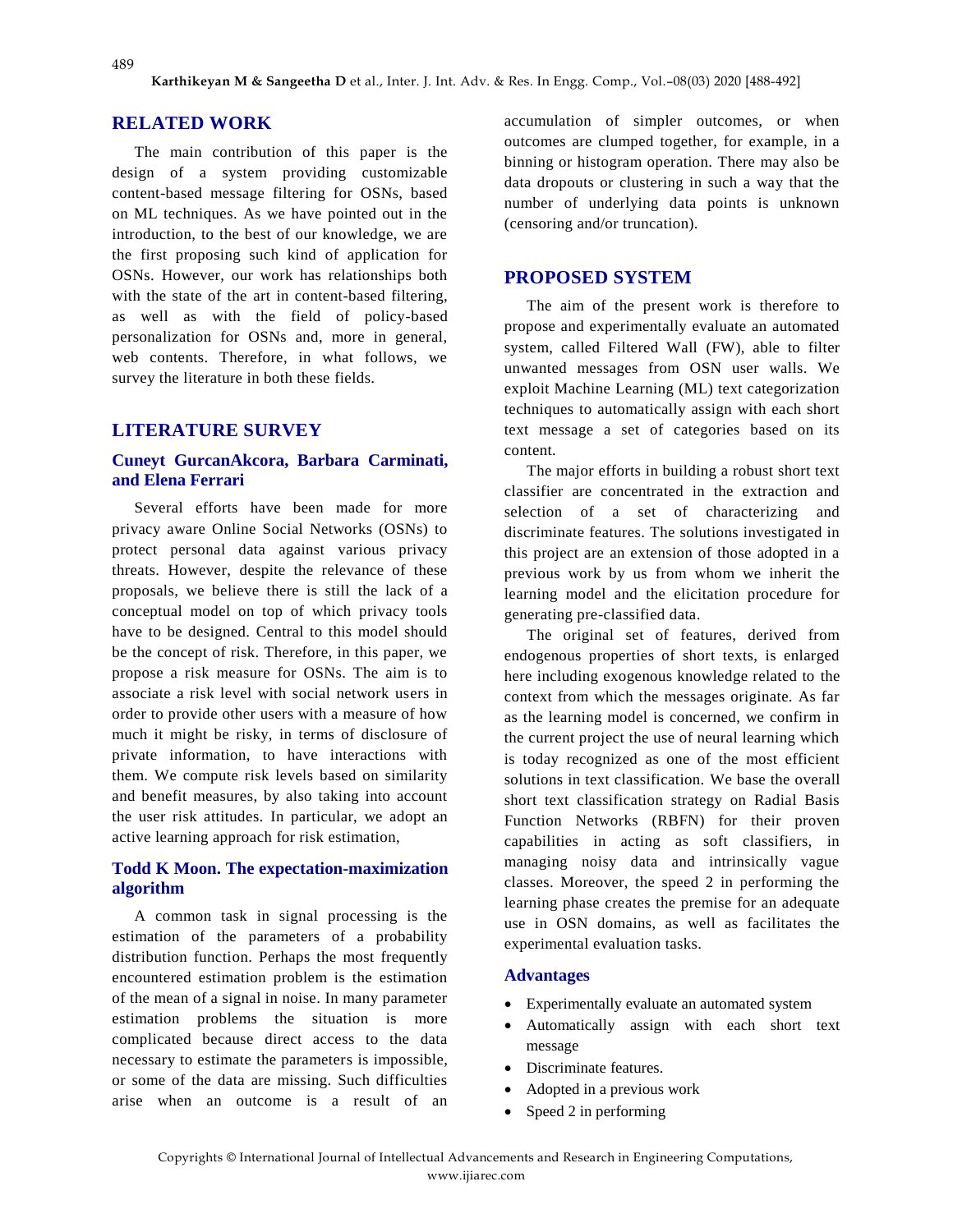### **System Model**



### **MODULES**

- Content based filtering
- Filtering rules (FRs)
- Short text classification
- Blacklists management

# **Content based filtering**

The application of content-based filtering on messages posted on OSN user walls poses additional challenges given the short length of these messages other than the wide range of topics that can be discussed. Short text classification has received up to now few attentions in the scientific community. Recent work highlights difficulties in defining robust features, essentially due to the fact that the description of the short text is concise, with many misspellings, nonstandard terms, and noise.

# **Filtering Rules (FRS)**

We consider three main issues that, in our opinion, should affect a message filtering decision. First of all, in osns like in everyday life, the same message may have different meanings and relevance based on who writes it. As a consequence, FRs should allow users to state constraints on message creators. Creators on which a FR applies can be selected on the basis of several different criteria; one of the most relevant is by imposing conditions on their profile"s attributes.

#### **Short text classification**

This technique used for text classification work well on data sets with large documents such as newswires corpora but suffer when the documents in the corpus are short. In this context, critical aspects are the definition of a set of characterizing and discriminant features allowing the representation of underlying concepts and the collection of a complete and consistent set of supervised examples.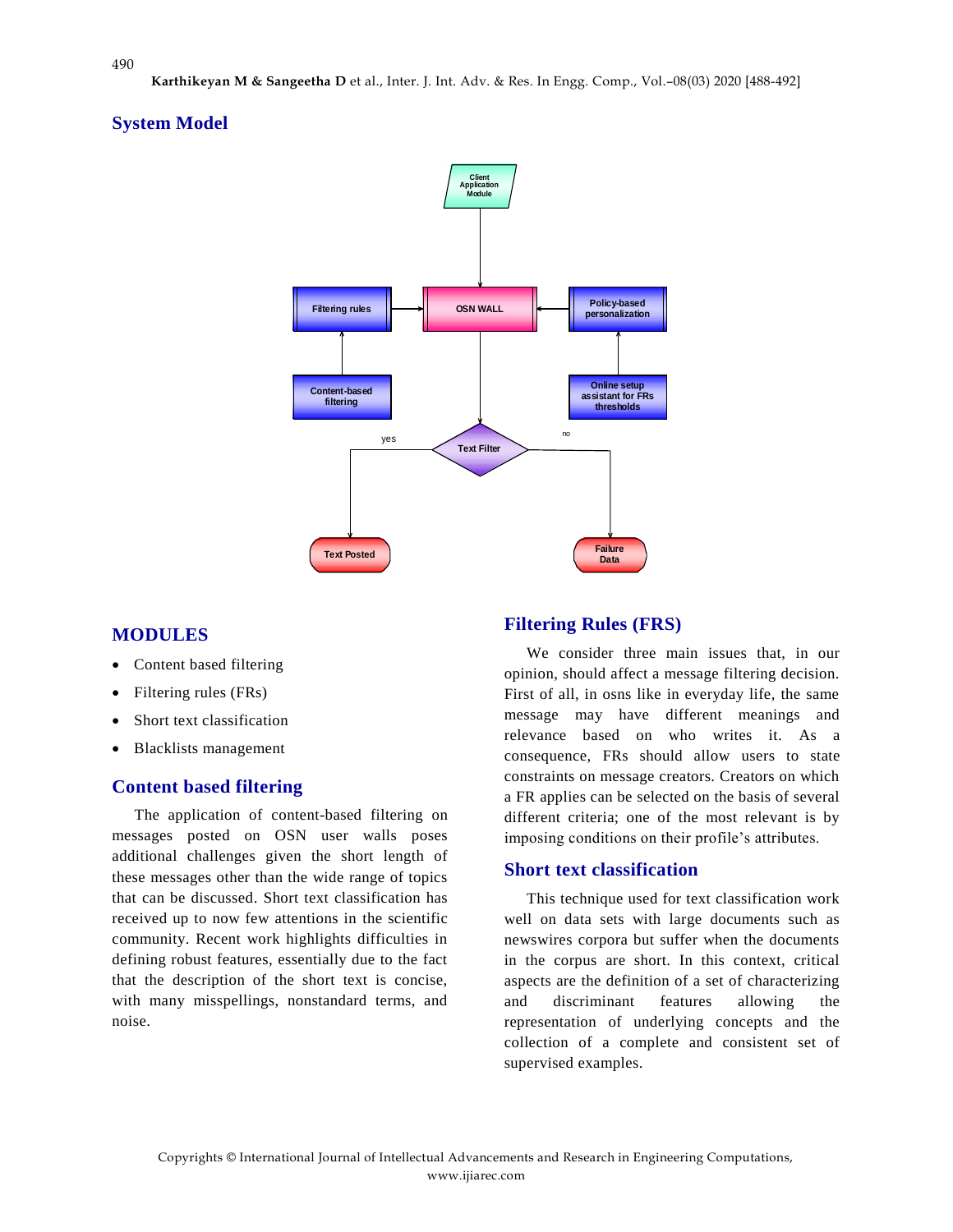#### **Blacklists Management**

Our system is a BL mechanism to avoid messages from undesired creators, independent from their contents. BLs are directly managed by the system, which should be able to determine who are the users to be inserted in the BL and decide when users retention in the BL is finished. To enhance flexibility, such information are given to the system through a set of rules, hereafter called BL rules. Such rules are not defined by the SNM, therefore they are not meant as general high level directives to be applied to the whole community.

#### **METHODOLOGY**

Content-Based Filtering Information filtering systems are designed to classify a stream of dynamically generated information dispatched asynchronously by an information producer and present to the user those information that are likely to satisfy his/her requirements. In content-based filtering, each user is assumed to operate independently. As a result, a content-based filtering system selects information items based on the correlation between the content of the items and the user preferences as opposed to a collaborative filtering system that chooses items based on the correlation between people with similar preferences. While electronic mail was the original domain of early work on information filtering, subsequent papers have addressed diversified domains including newswire articles, Internet "news" articles, and broader network resources. Documents processed in content-based filtering are mostly textual in nature and this makes content-based filtering close to text classification. The activity of filtering can be modeled, in fact, as a case of single label, binary classification, partitioning incoming documents into relevant and no relevant categories.

More complex filtering systems include multilabel text categorization automatically labeling messages into partial thematic categories. Content-based filtering is mainly based on the use of the ML paradigm according to which a classifier is automatically induced by learning from a set of pre classified examples. A remarkable variety of related work hasrecently appeared which differ for the adopted feature extraction methods, model learning, and collection ofsamples. The feature extraction procedure maps text into a compact representation of its content and is uniformly applied to training and generalization phases. Several experiments prove that Bag-of-Words(BoW) approaches yield good performance and prevail in general over more sophisticated text representation that may have superior semantics but lower statistical quality.

As far as the learning model is concerned, there are a number of major approaches in content-based filtering and text classification in general showing mutual advantages and disadvantages in function of application dependent issues. In a detailed comparison analysis has been conducted confirming superiority of Boosting-based classifiers, Neural Networks, and Support Vector Machines over other popular methods, such as Rocchio and Naı ¨ve Bayesian. However, it is worth to note that most of the work related to text filtering by ML has been applied for long-form text and the assessed performance of the text classification methods strictly depends on the nature of textual documents.

#### **CONCLUSION**

In this project, we have presented a system to filter undesired messages from OSN walls. The system exploits a ML soft classifier to enforce customizable content-dependent FRs. The development of a GUI and a set of related tools to make easier BL and FR specification is also a direction we plan to investigate, since usability is a key requirement for such kind of applications. In particular, we aim at investigating a tool able to automatically recommend trust values for those contacts user does not personally known. We do believe that such a tool should suggest trust value based on users actions, behaviors, and reputation in OSN, which might imply to enhance OSN with audit mechanisms. However, the design of these audit-based tools is complicated by several issues, like the implications an audit system might have on user"s privacy and/or the limitations on what it is possible to audit in current OSNs.